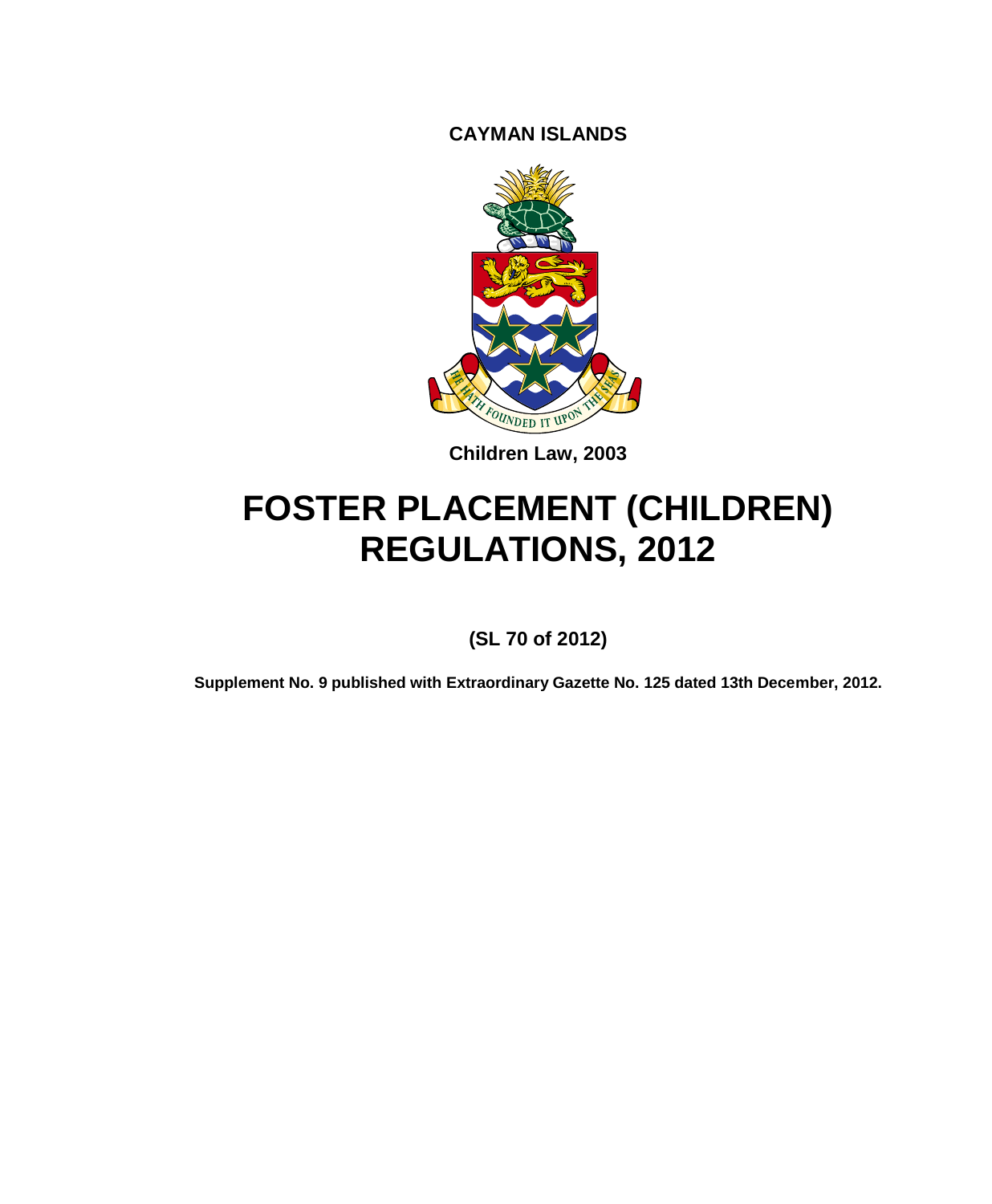# **PUBLISHING DETAILS**

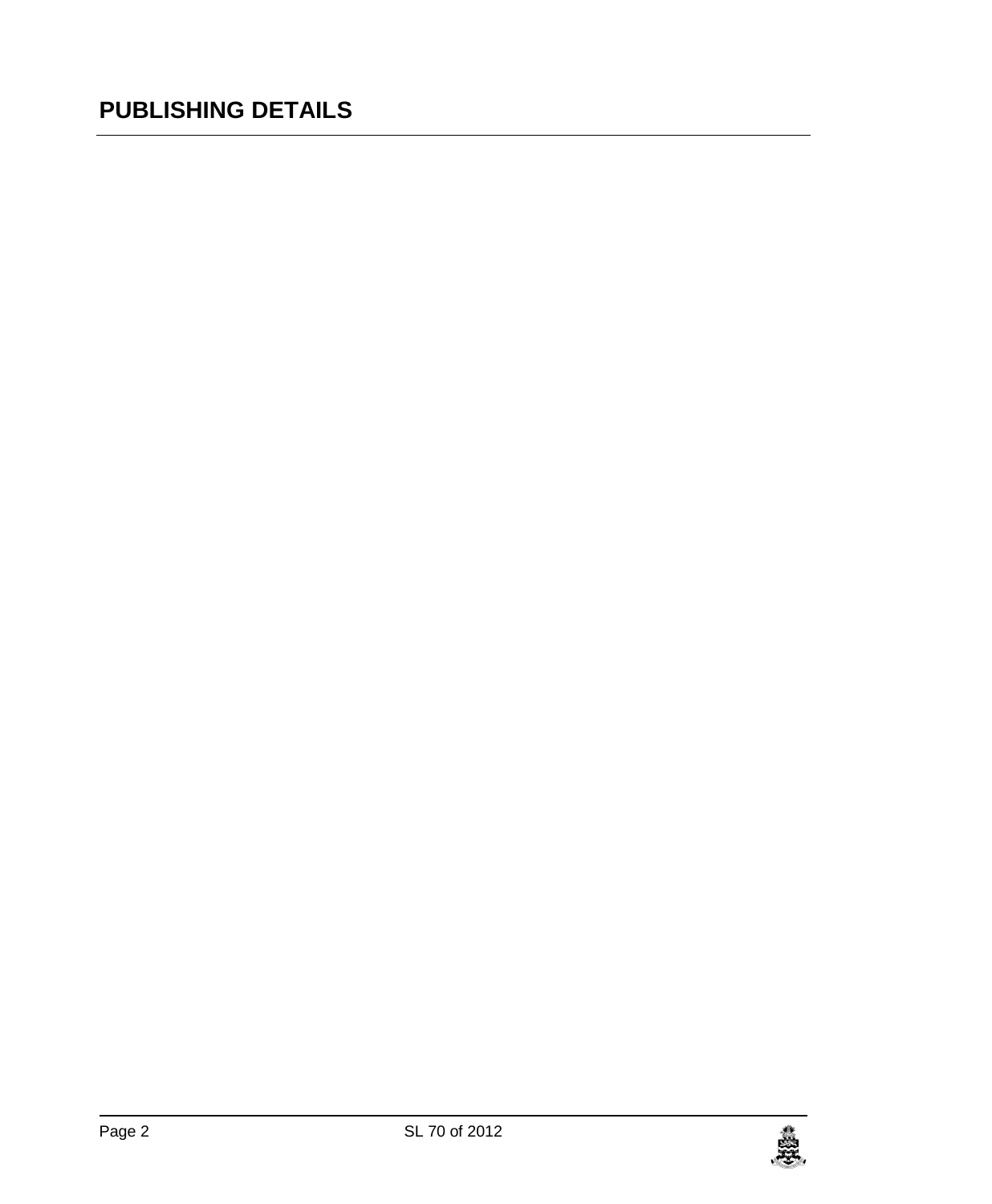## **CAYMAN ISLANDS**



**Children Law, 2003**

# **FOSTER PLACEMENT (CHILDREN) REGULATIONS, 2012**

**(SL 70 of 2012)**

## **Arrangement of Regulations**

## Regulation Page

#### **PART I - [GENERAL](#page-4-0)**

## **PART II - [APPROVALS AND PLACEMENTS](#page-5-1)**

## **PART III - [RECORDS OF FOSTER PARENTS](#page-10-0)**

| 14. Case records for foster parents and others with whom a child is placed11 |
|------------------------------------------------------------------------------|
|                                                                              |

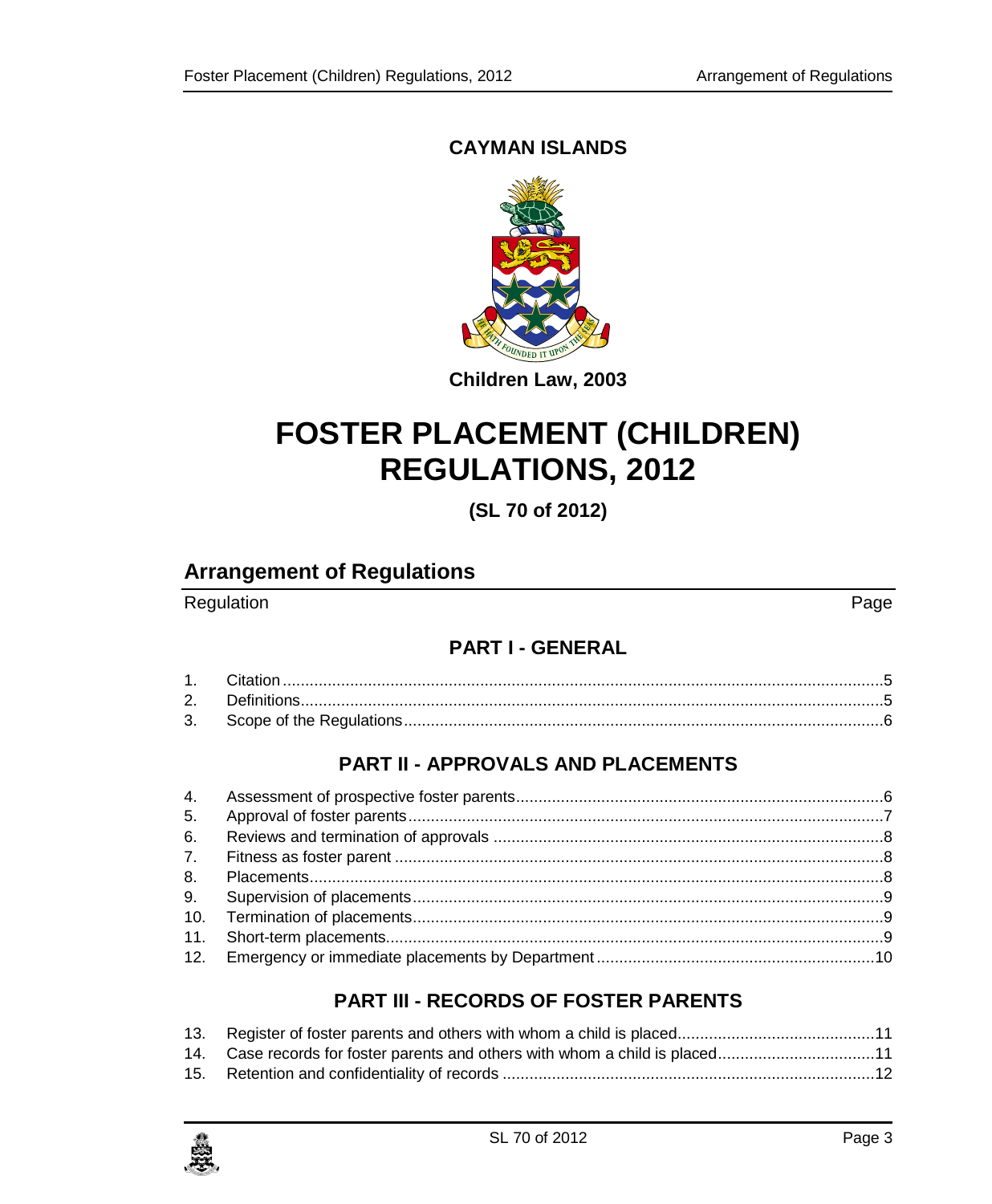## **PART IV - [EVENTS AND NOTIFICATION](#page-11-1)**

| 16. | Notifiable events                                                                                   | 12 |
|-----|-----------------------------------------------------------------------------------------------------|----|
|     | <b>SCHEDULE 1</b>                                                                                   | 13 |
|     | INFORMATION AS TO PROSPECTIVE FOSTER PARENT AND OTHER MEMBERS OF HIS<br><b>HOUSEHOLD AND FAMILY</b> | 13 |
|     | <b>SCHEDULE 2</b>                                                                                   | 14 |
|     | <b>MATTERS AND OBLIGATIONS IN FOSTER CARE AGREEMENTS</b>                                            | 14 |
|     | <b>SCHEDULE 3</b>                                                                                   | 16 |
|     | <b>MATTERS AND OBLIGATIONS TO BE COVERED IN FOSTER PLACEMENT</b>                                    |    |
|     | <b>AGREEMENTS</b>                                                                                   | 16 |
|     | <b>SCHEDULE 4</b>                                                                                   | 18 |
|     | <b>EVENTS AND NOTIFICATIONS</b>                                                                     | 18 |

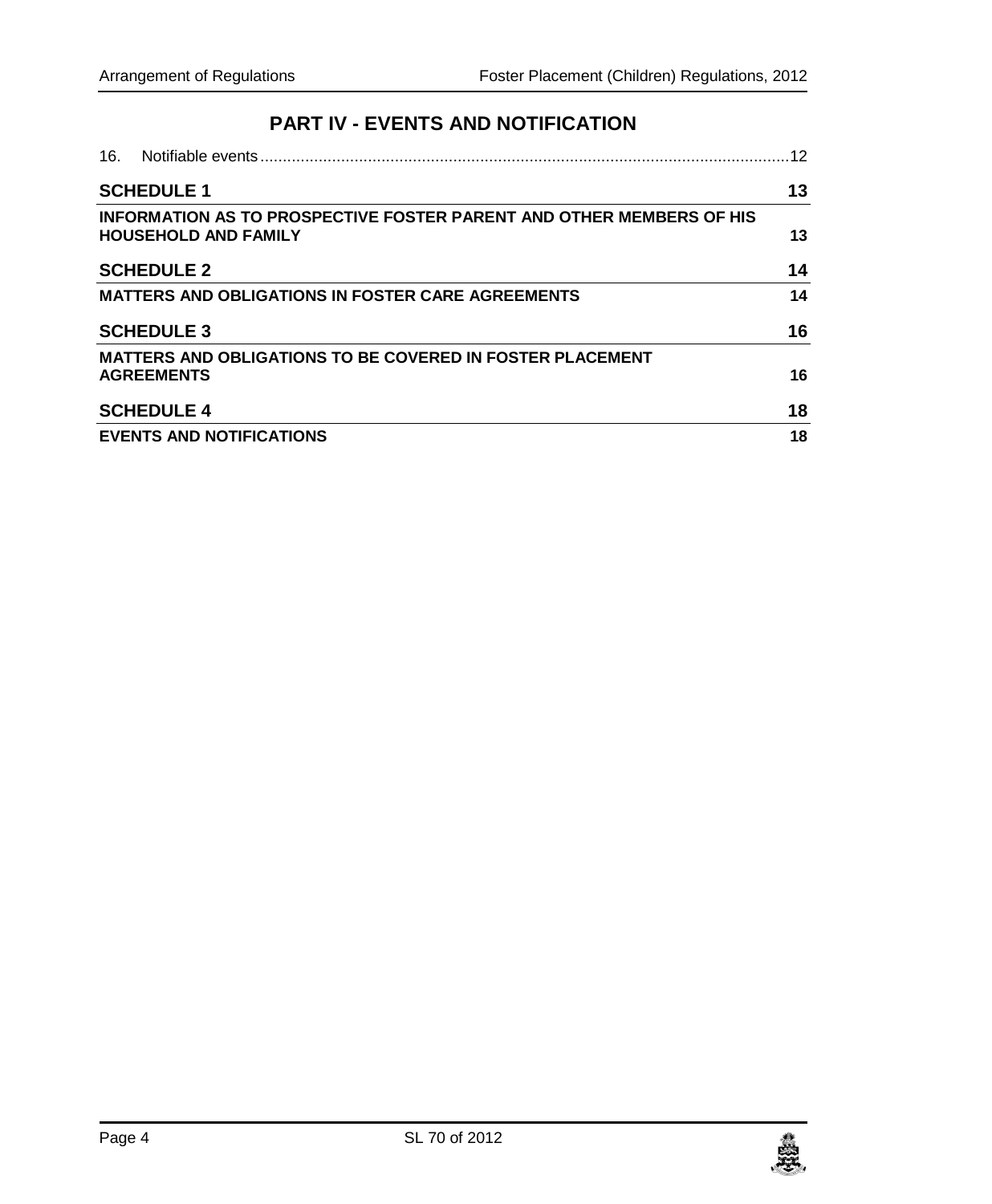## **CAYMAN ISLANDS**



# **FOSTER PLACEMENT (CHILDREN) REGULATIONS, 2012**

## **(SL 70 of 2012)**

The Governor in Cabinet, in exercise of the powers conferred by sections  $68(2)$  and  $69(1)$ and (2), paragraph 4(5) of Schedule 7 and paragraph 6 of Schedule 8 of the Children Law, 2003, hereby makes the following Regulations —

# **PART I - GENERAL**

#### <span id="page-4-1"></span><span id="page-4-0"></span>**1. Citation**

**1**. These Regulations may be cited as the Foster Placement (Children) Regulations, 2012.

#### <span id="page-4-2"></span>**2. Definitions**

**2**. (1) In these Regulations —

"**foster parent**" means the person with whom a child is or is proposed to be placed under these Regulations;

"**foster placement agreement**" means an agreement referred to in regulation 8(3);

"**Law**" means the *Children Law, 2003*; and

"**placement**" means the placement of a child in foster care made in accordance with these Regulations and reference to a child who is placed shall be construed accordingly.

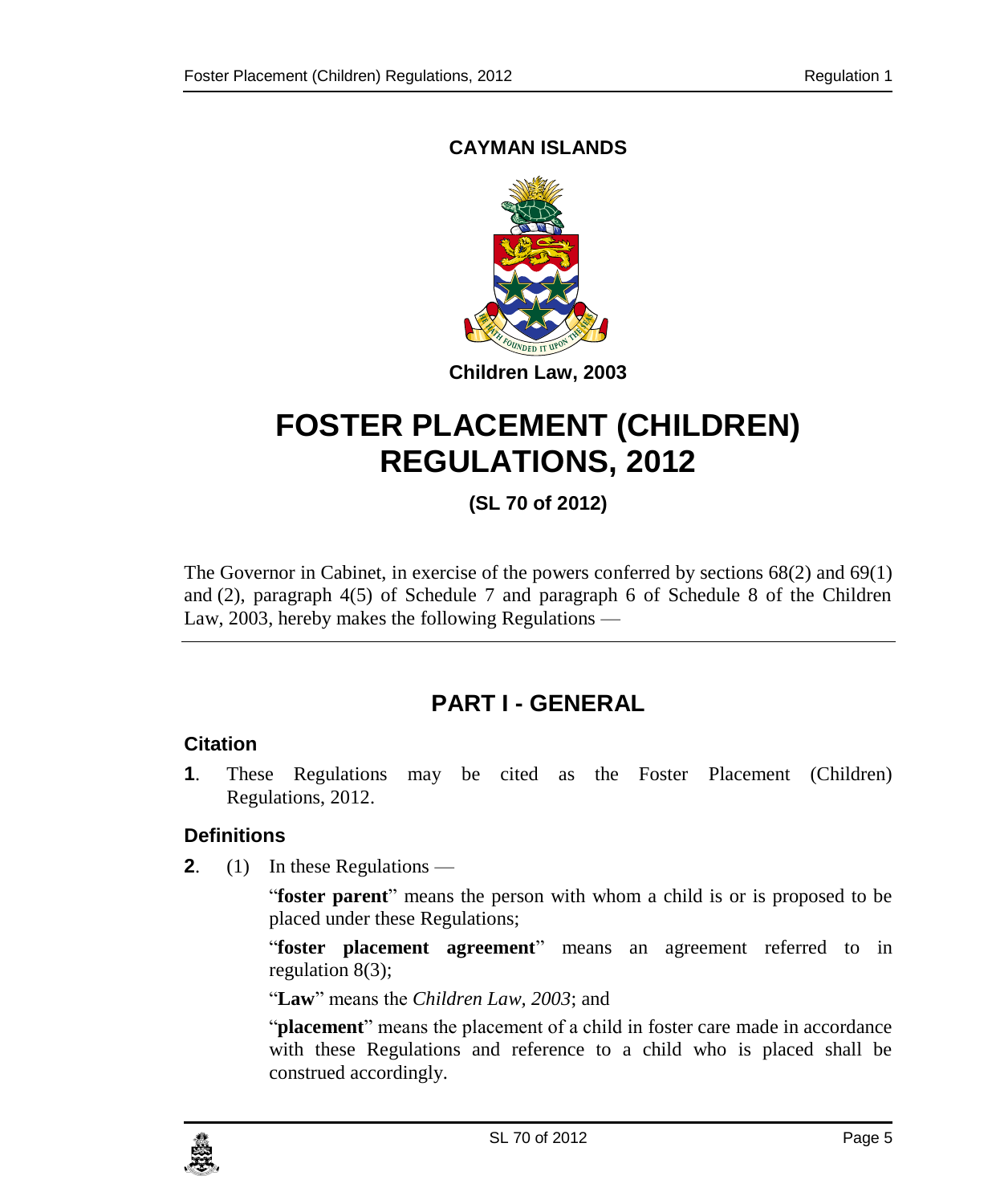<span id="page-5-0"></span>(2) Any notice or consent required under these Regulations shall be given in writing and any such notice may be sent by registered post.

#### **3. Scope of the Regulations**

- **3**. (1) These Regulations apply, subject to paragraph (2), to any placement of a child by the Department.
	- (2) These Regulations do not apply to any placement of a child
		- (a) to which the Placement of Children with Parents Regulations, 2012, apply; or
		- (b) if the child is not in the care of the Department, with a parent of the child or other person having parental responsibility for him.
	- (3) Where a care order is in force the application of these Regulations is subject to any directions given by a court whether before or after the Regulations come into force.
	- (4) Nothing in these Regulations requires the temporary removal of a child from a person with whom he is already living before placement under these Regulations.

# **PART II - APPROVALS AND PLACEMENTS**

#### <span id="page-5-2"></span><span id="page-5-1"></span>**4. Assessment of prospective foster parents**

- **4**. (1) The Department shall carry out an assessment of any person whom it considers may be suitable to become a foster parent in accordance with this regulation.
	- (2) If the Department considers that a person may be suitable to act as a foster parent it shall —
		- (a) obtain the information specified in Schedule 1 relating to the prospective foster parent and other members of his household and family and any other information it considers relevant;
		- (b) interview at least two persons nominated by the prospective foster parent to provide personal references for him, and prepare written reports of the interviews; and
		- (c) having regard to the matters specified in paragraphs (a) and (b), consider whether the prospective foster parent is suitable to act as a foster parent and whether his household is suitable for any child in respect of whom approval may be given.
	- (3) Subject to paragraph (4), a person shall not be regarded as suitable for assessment and placement as a foster parent if he or any member of his household aged eighteen or over —

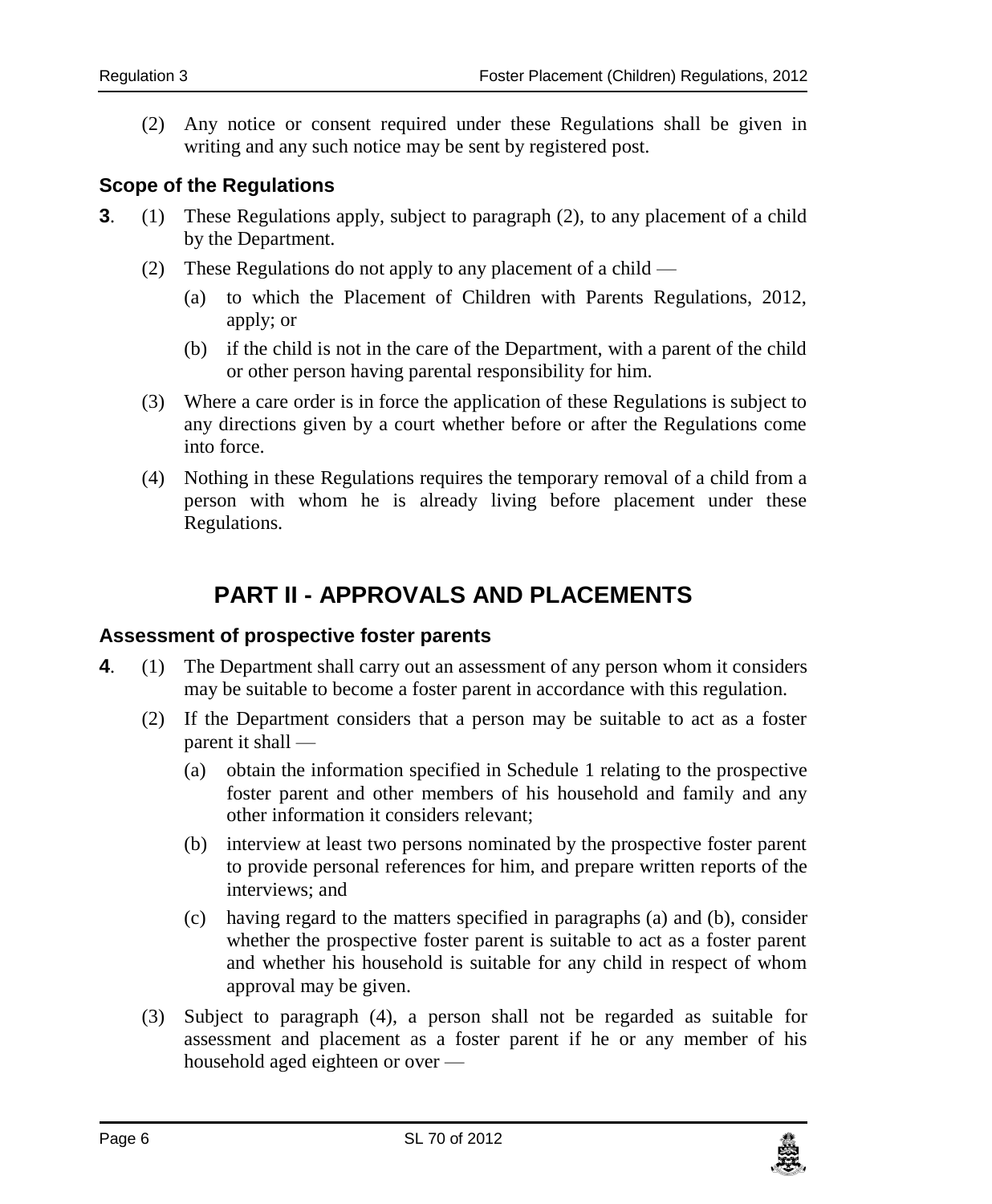- (a) has been convicted of an offence within the period of five years immediately preceding the assessment;
- (b) is excluded from the application of the *Rehabilitation of Offenders Law* (*1998 Revision*); or
- (c) is a person who has been convicted of an offence
	- (i) against morality under Part V of the *Penal Code* (*2010 Revision*);
	- (ii) under section 152 or 153 of the *Penal Code* (*2010 Revision*) relating to neglecting children and child stealing respectively; or
	- (ii) against a child under Part VII of the *Penal Code* (*2010 Revision*) or any other law.
- (4) The Department may regard a person to whom paragraph (3) would, apart from this paragraph apply, as suitable to act or to continue to act, as the case may be, as a foster parent in relation to a particular named child or children if the Department is satisfied that the welfare of that child or those children requires it, and either —
	- (a) the person, or a member of his household, is a relative of the child; or
	- (b) the person is already acting as a foster parent for the child.

#### <span id="page-6-0"></span>**5. Approval of foster parents**

- **5**. (1) Except in the case of an emergency, immediate or urgent placement under regulation 12, a child shall not be placed unless the proposed foster parent is approved by the Department under this regulation.
	- (2) The Department shall not give any approval under this regulation unless the Department has first completed its assessment of the proposed foster parent's suitability in accordance with regulation 4 and, having had regard to those matters, is satisfied that the person is suitable to act as a foster parent and that his household is suitable for any child in respect of whom approval is given.
	- (3) An approval given under this regulation may be in respect of a particular named child or children, or number and age range of children, or of placements of any particular kind or in any particular circumstances.
	- (4) Where the Department approves a person as a foster parent it
		- (a) shall give him notice specifying the terms of the approval including whether it is in respect of a particular named child or children or number and age range of children; and
		- (b) shall nevertheless place no child with him unless he enters into a foster care agreement with the Department covering the matters specified in Schedule 2.
	- (5) Where the Department decides not to approve a person as a foster parent it shall give him notice of the decision and the reasons.

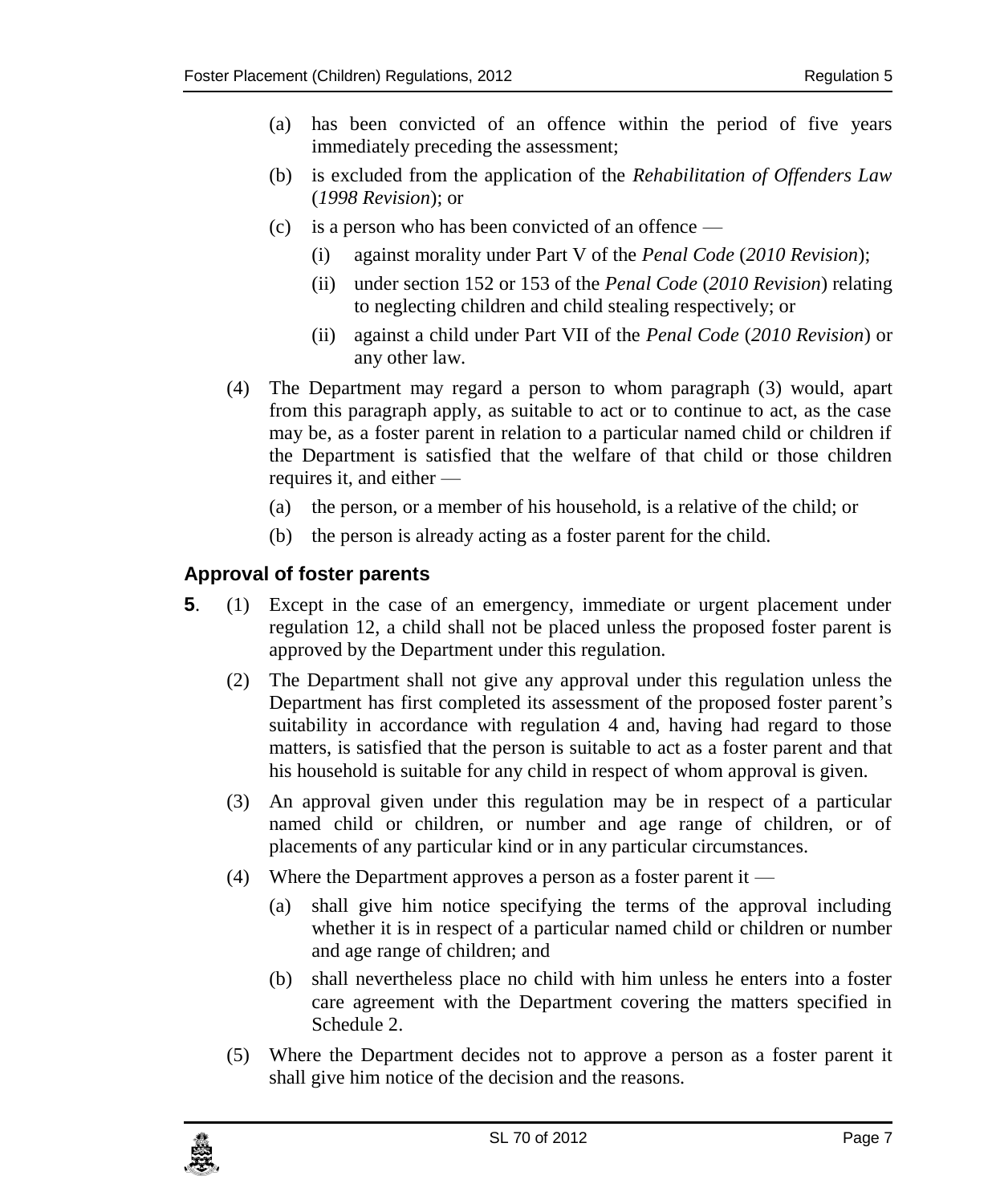#### <span id="page-7-0"></span>**6. Reviews and termination of approvals**

- **6**. (1) Where a foster parent has been approved under regulation 5, the Department shall review not more than a year after approval, and thereafter whenever the Department considers it necessary, but at intervals of not more than a year, whether the foster parent and his household continue to be suitable for the purposes of the Law and these Regulations.
	- (2) When undertaking a review the Department shall seek, and take into account, the views of the foster parent and, subject to the child's age and understanding, any child placed with the foster parent.
	- (3) At the conclusion of the review the Department shall prepare a report and give notice to the foster parent of its decision including any revision of the terms of the approval under these Regulations.
	- (4) Where on a review the Department is no longer satisfied
		- (a) that the terms of the approval under regulation 5 are appropriate, it shall revise the terms accordingly; or
		- (b) that the foster parent or his household are suitable it shall terminate the approval from a date to be specified in the notice under paragraph (3).
	- (5) Where the foster parent notifies the Department that he no longer wishes to act as a foster parent, or where the Department is otherwise satisfied that this is the case, the Department shall terminate the approval from a date to be specified by a notice served on the foster parent.

#### <span id="page-7-1"></span>**7. Fitness as foster parent**

- **7**. A person shall not be qualified to be a foster parent unless the person, in the opinion of the Department —
	- (a) is of integrity and good character; and
	- (b) is physically and mentally fit to carry on the role as a foster parent,

and full and satisfactory information is available in relation to him in respect of the matters specified in Schedule 1.

#### <span id="page-7-2"></span>**8. Placements**

- **8**. (1) The Department shall not place a child with a foster parent unless it is satisfied that —
	- (a) that is the most suitable way of performing its duties under section 24(3) of the Law; and
	- (b) placement with the particular foster parent is the most suitable placement having regard to all the circumstances.
	- (2) In making arrangements for a placement, the Department shall secure that where possible the foster parent —

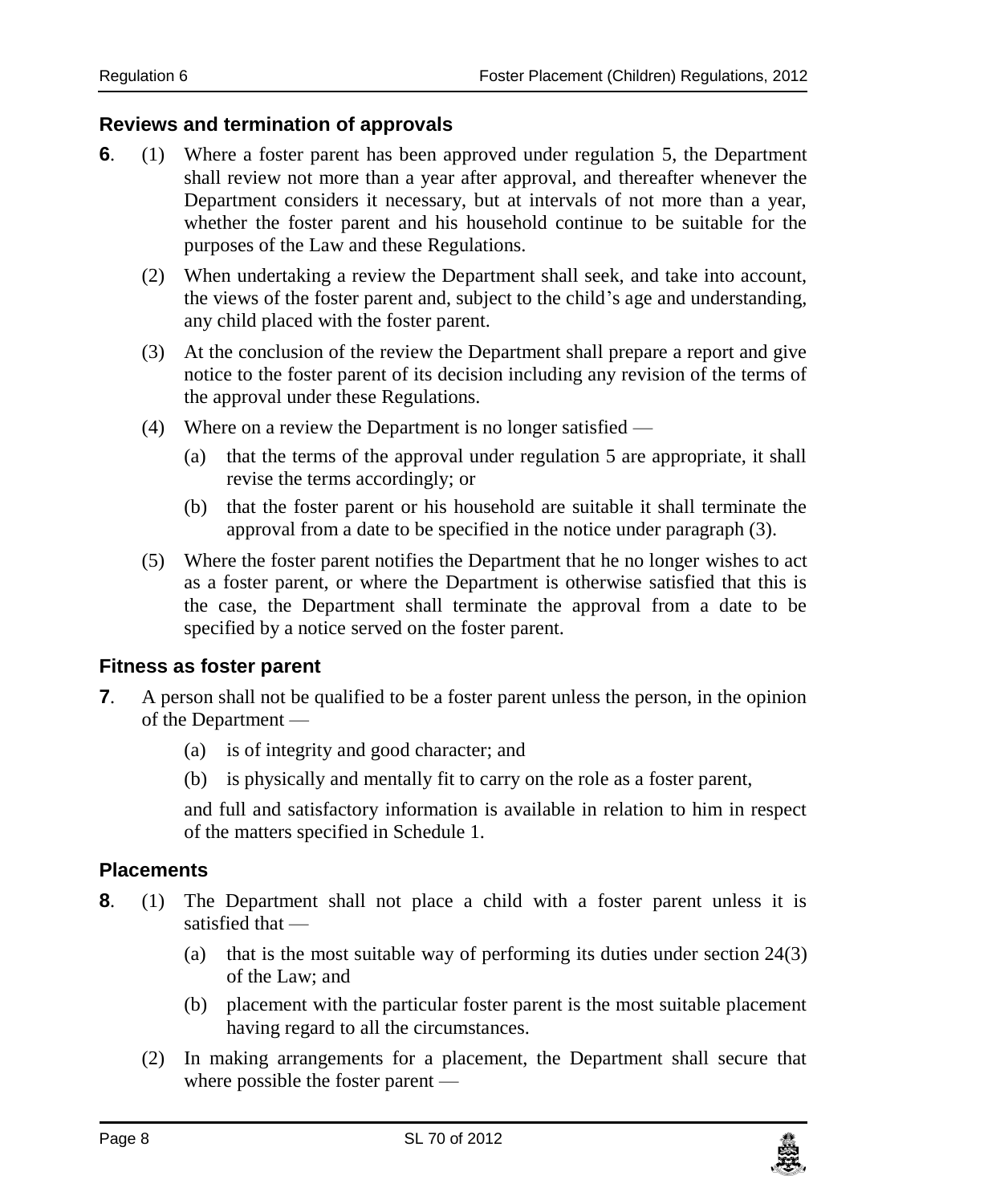- (a) is of the same religious persuasion as the child; or
- (b) gives an undertaking that the child will be brought up in the child's religious persuasion.
- (3) Except in the case of an emergency or immediate placement under regulation 12, the Department shall not place a child unless the Department and the foster parent have entered into a foster placement agreement relating to that child covering the matters specified in Schedule 3.

#### <span id="page-8-0"></span>**9. Supervision of placements**

- **9**. (1) The Department shall satisfy itself that the welfare of each child placed by it continues to be suitably provided for by the placement and for this purpose the Department shall —
	- (a) make arrangements for an officer of the Department to visit the child, in the home in which he is placed, from time to time as circumstances may require and when reasonably requested by the child or the foster parent and in particular (but subject to regulation  $11(2)$ ) —
		- (i) in the first year of the placement, within one week from its beginning and then at intervals of not more than four weeks;
		- (ii) subsequently, at intervals of not more than three months; and
	- (b) give such advice to the foster parent as appears to the Department to be needed.
	- (2) In the case of an emergency or immediate placement under regulation 12, the Department shall arrange for the child to be visited at least once in each week during the placement.
	- (3) On each occasion on which the child is visited under this regulation the Department shall cause one of its officers, if it considers it appropriate, to arrange to see the child alone.
	- (4) On each occasion on which a child is visited under this regulation the officer who made the visit shall provide the Department with a written report.

#### <span id="page-8-1"></span>**10. Termination of placements**

**10**. Where a child has been placed by the Department and it appears to the Department that continuation of the placement would be detrimental to the welfare of that child, the Department shall immediately terminate the placement.

#### <span id="page-8-2"></span>**11. Short-term placements**

- **11**. (1) This regulation applies where the Department has arranged to place a child in a series of short-term placements with the same foster parent and the arrangement is such that —
	- (a) all the placements occur within a period which does not exceed one year;

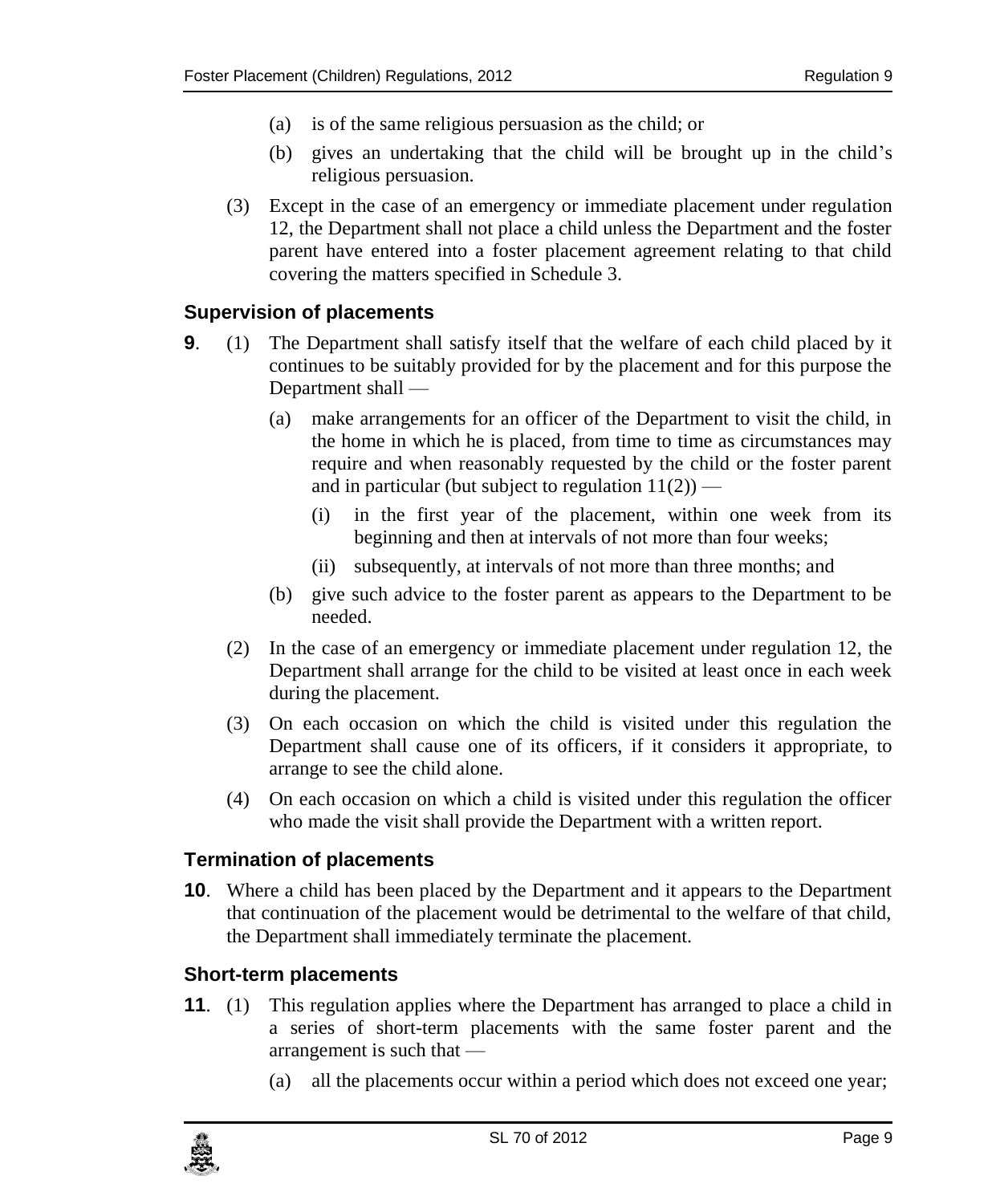- (b) no single placement is for a duration of more than four weeks; and
- (c) the total duration of the placement does not exceed ninety days.
- (2) Any series of short-term placements to which this regulation applies may be treated as a single placement for the purpose of these Regulations but with the modification that a visit under regulation  $9(1)(a)$  shall be made —
	- (a) during the first placement in the series of placements; and
	- (b) thereafter, if the series of placements continues, at intervals of not more than six months or if the intervals between placements exceeds six months, during the next placement.

#### <span id="page-9-0"></span>**12. Emergency or immediate placements by Department**

- **12**. (1) Where a child requires emergency or immediate placement, the Department may, for a period not exceeding twenty-four hours, place the child with any foster parent approved under regulation 5.
	- (2) Before an emergency or immediate placement is made pursuant to paragraph (1), the Department shall —
		- (a) satisfy the provisions of regulation  $8(1)(a)$ ; and
		- (b) obtain a written agreement from the person with whom the child is to be placed that that person will carry out the duties specified in paragraph (4).
	- (3) Where the Department determines that the emergency, immediate or urgent placement of a child is necessary, it may, for a period not exceeding six weeks, place the child with a person who has not been approved under regulation 5 after —
		- (a) first interviewing the person;
		- (b) inspecting the accommodation;
		- (c) obtaining information about other persons living in his household; and
		- (d) satisfying itself that
			- (i) the person is a relative or friend of the child;
			- (ii) the person has made a written agreement with the Department to carry out the duties specified in paragraph (4); and
			- (iii) the provisions of regulation  $8(1)(a)$  are satisfied.
	- (4) The duties referred to in paragraph  $(2)(b)$  and  $(3)(d)(ii)$  are
		- (a) to care for the child as if he were a member of that person's family;
		- (b) to permit any person authorised by the Department to visit the child at any time;
		- (c) to ensure that any information which the foster parent may acquire relating to the child, or to his family or any other person, which has been

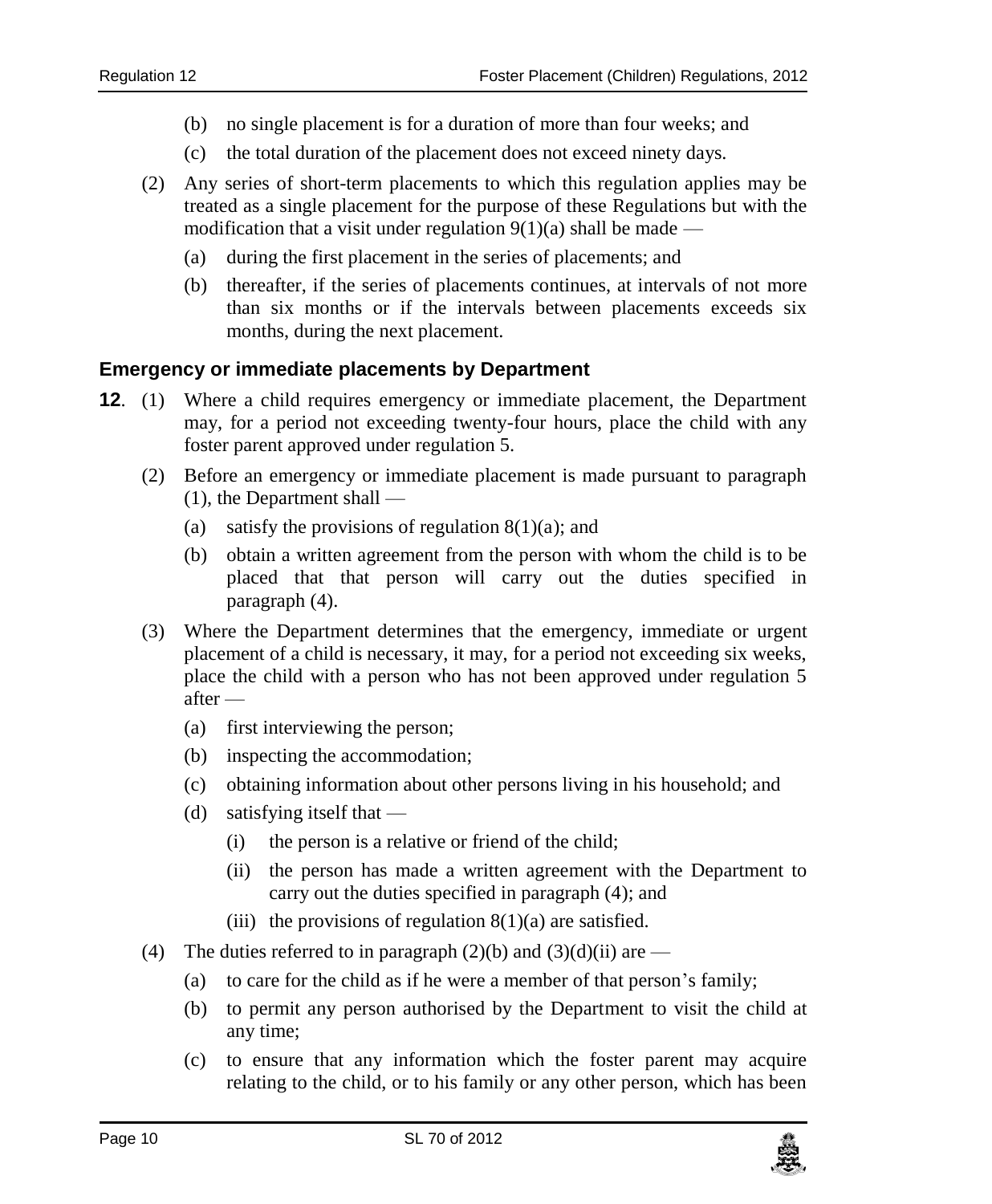given to him in confidence in connection with the placement is kept confidential and is not disclosed except to, or with the agreement of, the Department; and

(d) to allow contact with the child in accordance with section 10 or 36 of the Law or with any arrangements made or agreed by the Department.

# **PART III - RECORDS OF FOSTER PARENTS**

#### <span id="page-10-1"></span><span id="page-10-0"></span>**13. Register of foster parents and others with whom a child is placed**

- **13.** (1) The Department shall enter, in a register kept for that purpose, the particulars specified in paragraph (2) for each foster parent who is approved under regulation 5 and each person not being an approved foster parent with whom a child is placed pursuant to regulation 8.
	- (2) The particulars mentioned in paragraph (1) are  $-$ 
		- (a) the name and address of the foster parent (or, where foster parents are approved jointly, of both foster parents) or other person with whom the child is placed pursuant to regulation 12;
		- (b) the date of the approval under regulation 5 or agreement specified in regulation  $12(2)(b)$ ; and
		- (c) the terms of the notice of approval under regulation  $5(4)(a)$  or of the agreement specified in regulation 12(2)(b) as for the time being in force.

#### <span id="page-10-2"></span>**14. Case records for foster parents and others with whom a child is placed**

- **14**. (1) The Department shall compile and maintain a record for each foster parent approved under regulation 5 and for each person, not being an approved foster parent, with whom a child is placed pursuant to regulation 12.
	- (2) A record compiled under paragraph (1) shall include copies of each of the documents specified in paragraph (3) and the information specified in paragraph (4).
	- (3) The documents referred to in paragraph (2) are a copy of  $-$ 
		- (a) the notice of approval under regulation  $5(4)(a)$ ;
		- (b) the agreement under regulation  $5(4)(b)$ ;
		- (c) any report of review of approval under regulation 6(3);
		- (d) any notice of termination of approval under regulations 6(4) or 6(5); or
		- (e) any agreement specified in regulation 12(2)(b).
	- (4) The information referred to in paragraph  $(2)$  is
		- (a) a record of each placement with the foster parent or person, not being an approved foster parent, with whom a child is placed pursuant to

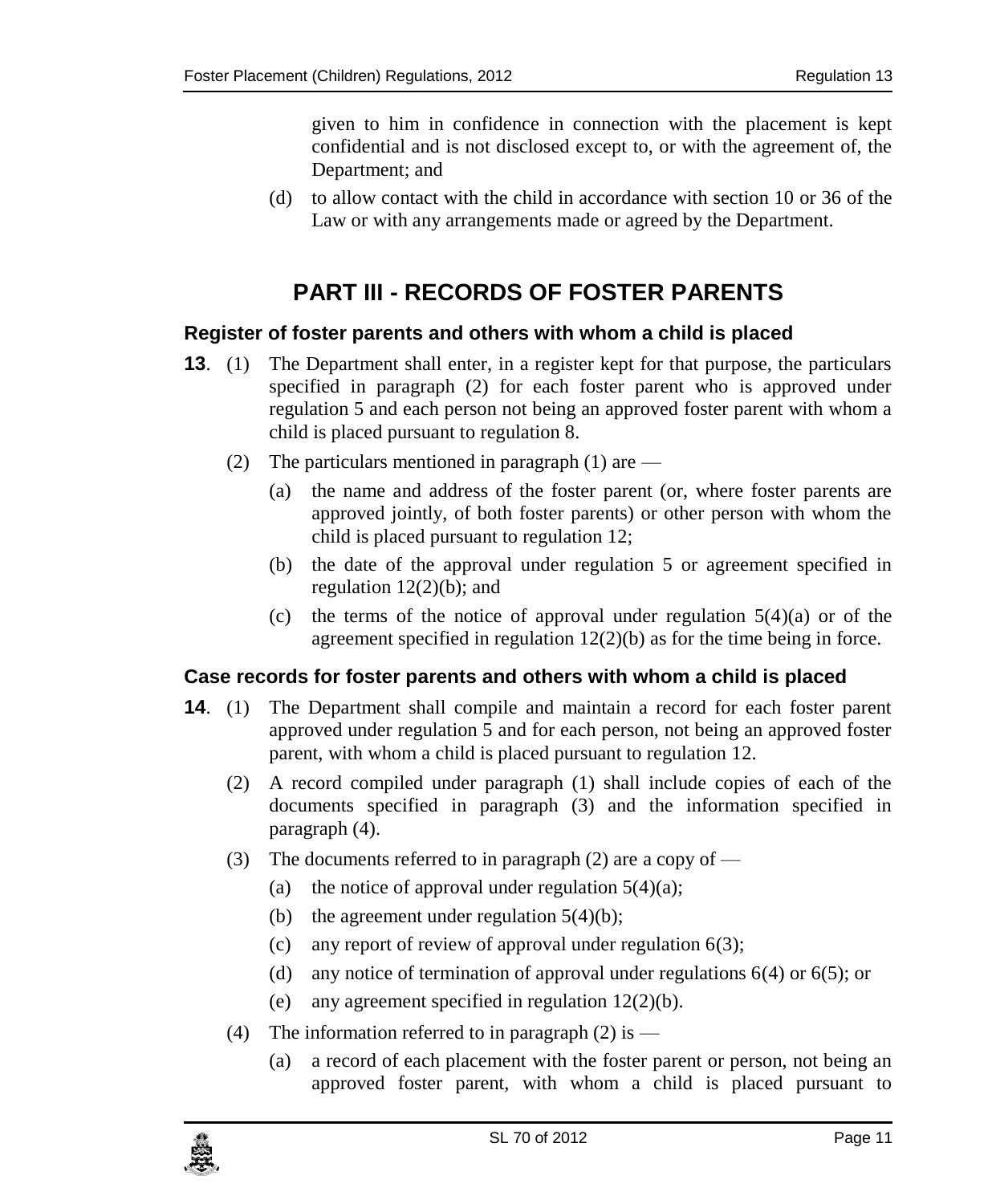regulation 13, including the name, age and sex of each child placed, the dates on which each placement began and terminated and the circumstances of the termination;

- (b) the information obtained by the Department in relation to the approval of the foster parent and in relation to any review of the termination of the approval; and
- (c) the information obtained under regulation 12(3).
- (5) The Department shall compile a record for each prospective foster parent to whom notice is given under regulation 5(5) that he is not approved as a foster parent and the record shall include a copy of the notice and the information, as to the foster parent and his household and family, obtained by the Department in connection with the question of approval.

#### <span id="page-11-0"></span>**15. Retention and confidentiality of records**

- **15**. (1) The Department shall retain the record for a foster parent or other person compiled under regulation 14, and any entry relating to him in the register maintained under regulation 13, for at least ten years from the date on which his approval is terminated, or until his death if earlier.
	- (2) The requirements of paragraph (1) may be complied with by retaining the original written record (or a copy of it) or by keeping all the information from the record in some other accessible form such as by means of a computer.
	- (3) The Department pursuant to regulation 13 or 14 shall safely secure the register or record and shall take all the necessary steps to ensure that the information which it contains is treated as confidential subject only to —
		- (a) any provision in, under, or by virtue of a Law under which access to such register, record or information may be obtained or should be granted; and
		- (b) any court order under which access to such register, record or information may be obtained or given.

# **PART IV - EVENTS AND NOTIFICATION**

#### <span id="page-11-2"></span><span id="page-11-1"></span>**16. Notifiable events**

- **16.** (1) If in relation to a foster parent, any of the events in column 1 of the table in Schedule 4 takes place, the foster parent shall, without delay, notify the persons indicated in respect of the event in column 2 of the table.
	- (2) Any notification made in accordance with this regulation which is given orally shall be confirmed in writing.

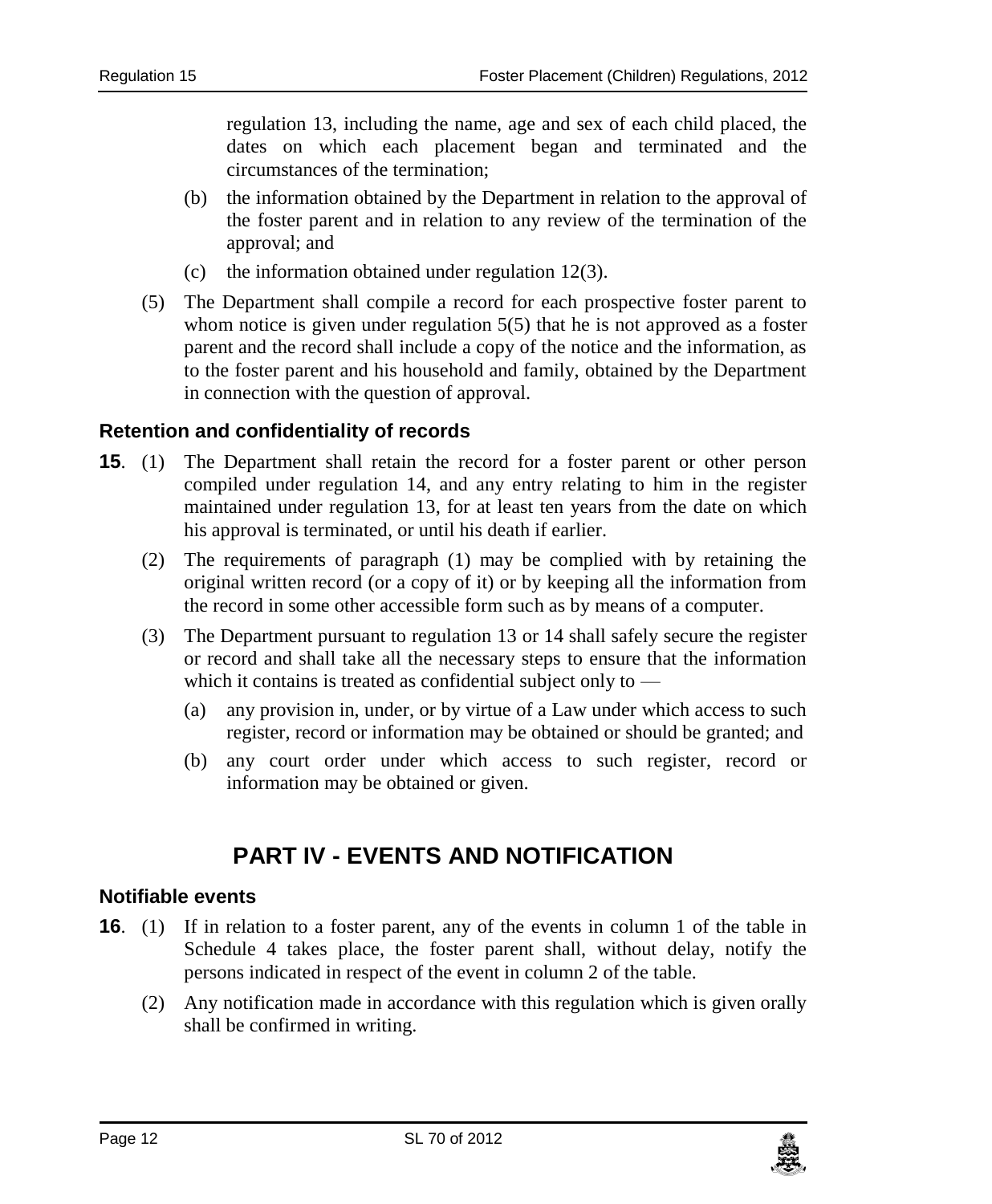## <span id="page-12-0"></span>(Regulations 4(2)(a) and 7)

## <span id="page-12-1"></span>**INFORMATION AS TO PROSPECTIVE FOSTER PARENT AND OTHER MEMBERS OF HIS HOUSEHOLD AND FAMILY**

- 1. His full name, address and date of birth.
- 2. Proof of identification, including a recent photograph.
- 3. Details of his health (supported by a medical report), personality, marital status and details of his current and any previous marriage or common law relationship.
- 4. Particulars of the other adult members of his household.
- 5. Particulars of the children in his family, whether or not members of his household, and any other children in his household.
- 6. Particulars of his accommodation.
- 7. His religious persuasion, the degree of his religious observance and his capacity to care for a child from any particular religious persuasion.
- 8. His racial origin, cultural and linguistic background and his capacity to care for a child from any particular origin or cultural or linguistic background.
- 9. His past and present employment or occupation, his standard of living and leisure activities and interests.
- 10. His previous experience in caring for his own and other children and his ability in this respect.
- 11. His skills, competence and potential relative to his capacity to care effectively for a child placed with him.
- 12. His previous criminal convictions (if any) and those of other adult members of his household.
- 13. The outcome of any request or application made by him or any other member of his household to foster or adopt children under this Law or any other enactment repealed or not.
- 14. Particulars of any previous approval under regulation 5, or refusal of approval or termination of approval under regulation 6, relating to him or any other member of his household.
- 15. The names and addresses of two persons who will provide personal references for the prospective foster parent.

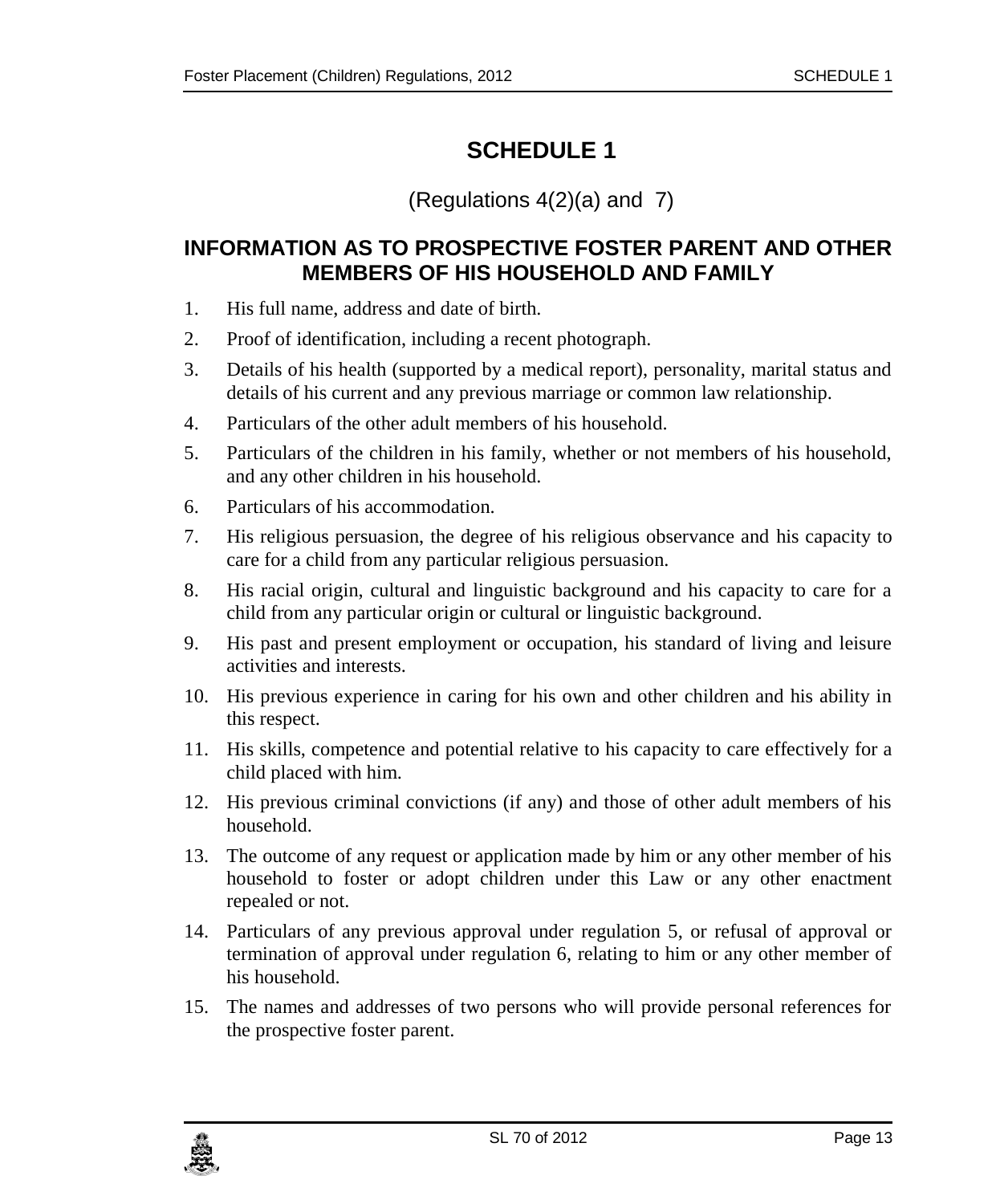(Regulation 5 (4)(b))

## <span id="page-13-1"></span><span id="page-13-0"></span>**MATTERS AND OBLIGATIONS IN FOSTER CARE AGREEMENTS**

- 1. The terms of the foster parent's approval.
- 2. The amount of support or training to be given to the foster parent.
- 3. The procedure for the review and approval of a foster parent.
- 4. The support and training to be given to the foster parent.
- 5. The procedure in connection with the placement of foster children and in particular-
	- (a) the matters to be covered in foster placement agreements and the respective obligations, under any such agreements, of the Department and the foster parent;
	- (b) the Department's arrangements for meeting any legal liabilities of the foster parent arising by reason of a placement; and
	- (c) the procedure available to foster parents for making representations to the Department.
- 6. To give written notice to the Department forthwith, with full particulars, of-
	- (a) any intended change of the foster parent's address;
	- (b) any change in the composition of his household;
	- (c) any other change in his personal circumstances and any other event affecting either his capacity to care for any child placed or the suitability of his household; and
	- (d) any further request for application of a kind mentioned in paragraph 13 of Schedule 1.
- 7. Not to administer corporal punishment to any child placed with him.
- 8. To ensure that any information relating to a child placed with him, to the child's family or to any other person which has been given to him in confidence in connection with a placement, is kept confidential and is not disclosed to any person without the consent of the Department.
- 9. To comply with the terms of any foster placement agreement and to care for the child placed with the foster parent as if he were a member of the foster parent's family and to promote his welfare having regard to the Department's long and short-term arrangements for the child.
- 10. To notify the Department immediately of any serious illness of the child or any other serious occurrence affecting the child.

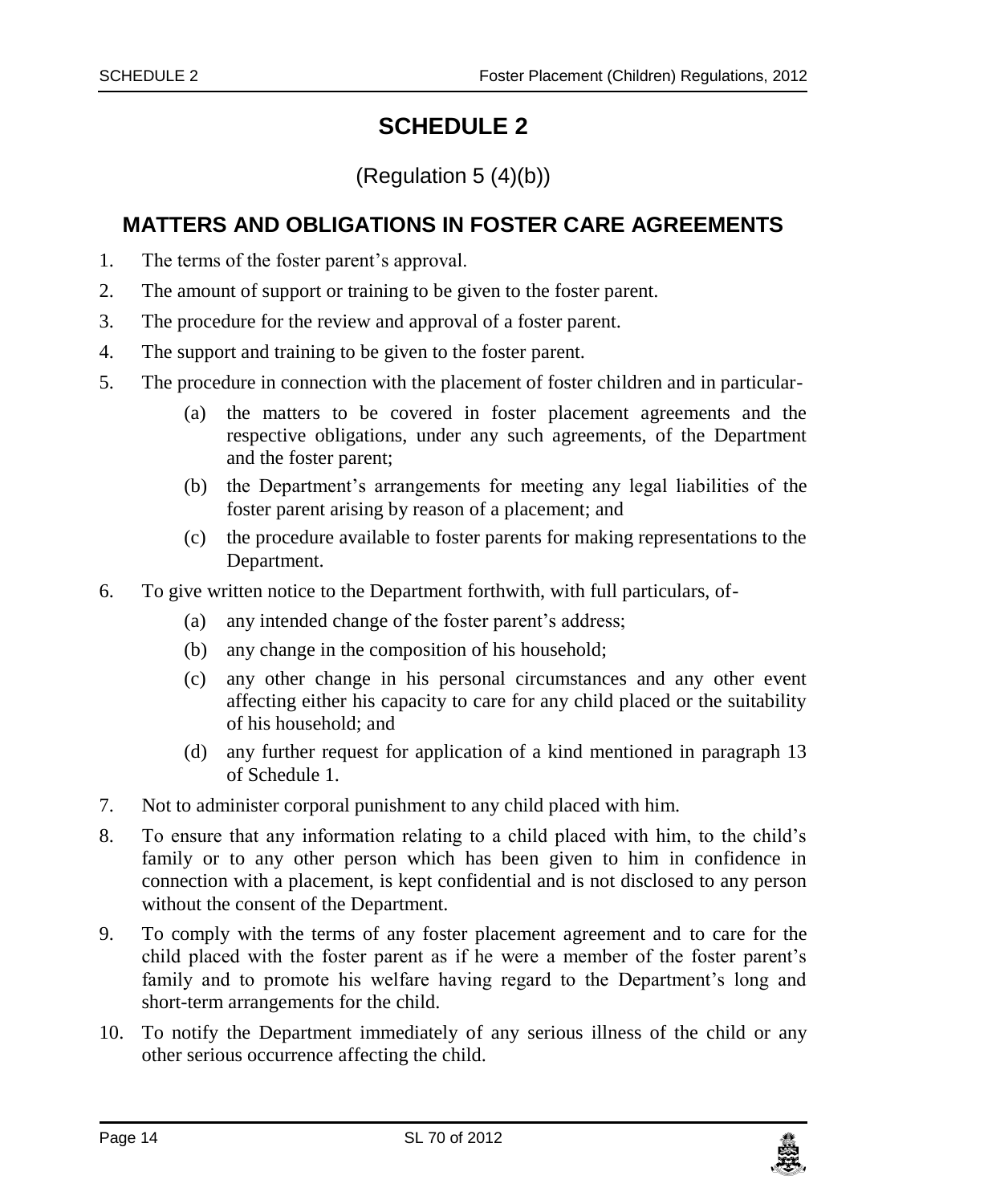- 11. Where regulation 10 applies, to allow the child to be removed from the foster parent's home by the Department.
- 12. To comply with the policies and procedures of the Department.
- 13. To keep the Department informed of the child's progress and to notify the Department of any significant event affecting the child.

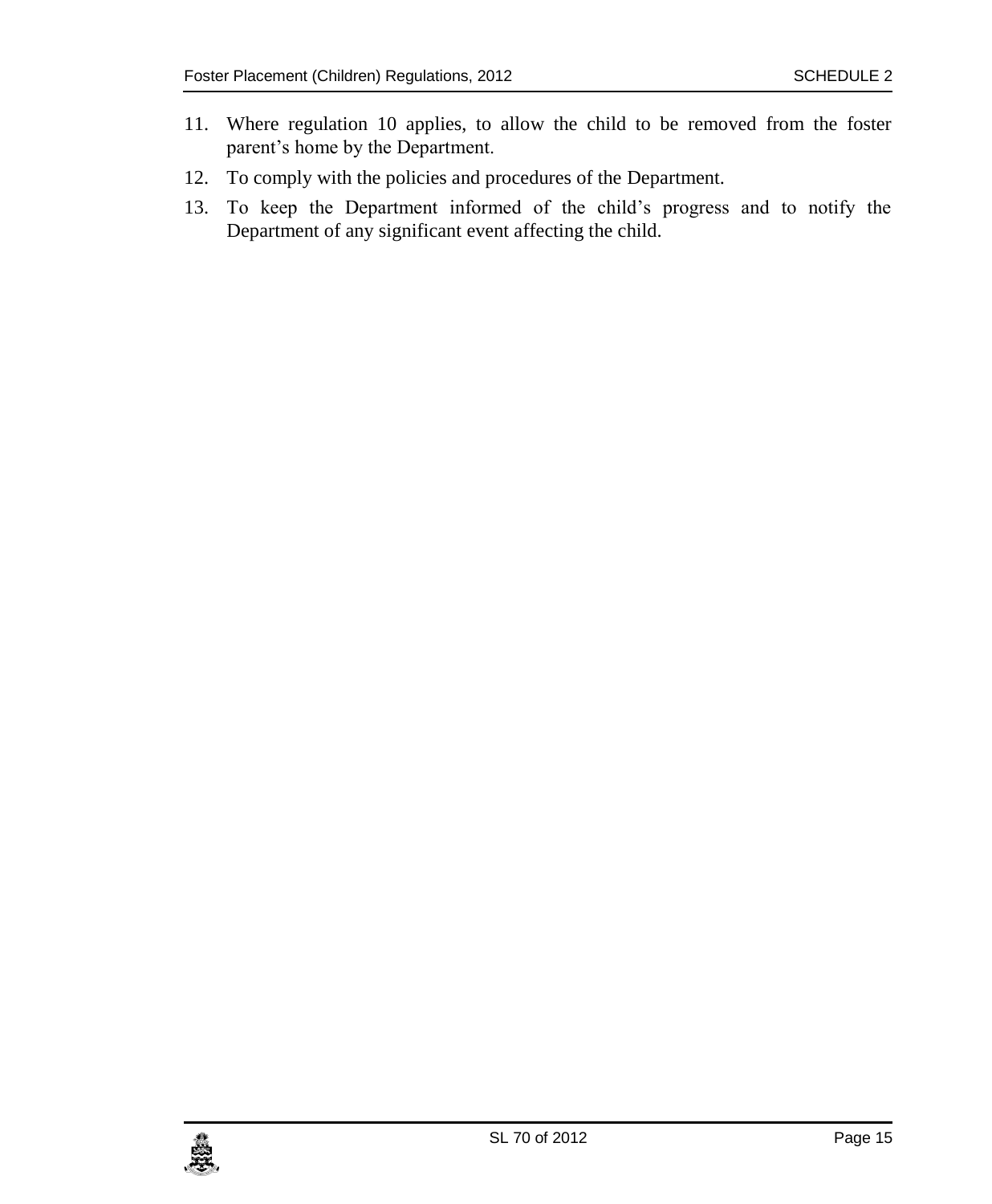#### (Regulation 8(3))

## <span id="page-15-1"></span><span id="page-15-0"></span>**MATTERS AND OBLIGATIONS TO BE COVERED IN FOSTER PLACEMENT AGREEMENTS**

- 1. The provision by the Department of a statement containing all the information which the Department considers necessary to enable the foster parent to care for the child and in particular, information as to-
	- (a) the Department's arrangements for the child and the objectives of the placement;
	- (b) the child's personal history, religious persuasion, cultural, linguistic background and racial origin;
	- (c) the child's state of health and identified health needs;
	- (d) the child's safety needs, including any need for any special equipment or adaptation;
	- (e) the child's educational needs; and
	- (f) any needs arising from any disability the child may have,

including a requirement for the statement to be provided either at the time of the signing of the agreement or, where this is not practicable, within the following fourteen days.

- 2. The Department's arrangements for the financial support of the child during the placement.
- 3. Any arrangements for delegation of responsibility for consent to medical, dental or optical examination or treatment of the child.
- 4. The circumstances in which it is necessary to obtain in advance the approval of the Department for the child to live, even temporarily, away from the foster parent's home.
- 5. The arrangements for visits to the child, in connection with the supervision of the placement, by a person authorised by or on behalf of the Department and the frequency of visits and reviews under the Review of Children's Cases Regulations, 2012.
- 6. The arrangements for the child to have contact with his parents and other persons, including any arrangements pursuant to section 36 of the Law or any contact order.
- 7. Compliance by the foster parent with the terms of the foster care agreement.
- 8. Co-operation by the foster parent with the Department regarding any arrangements it makes for the child.

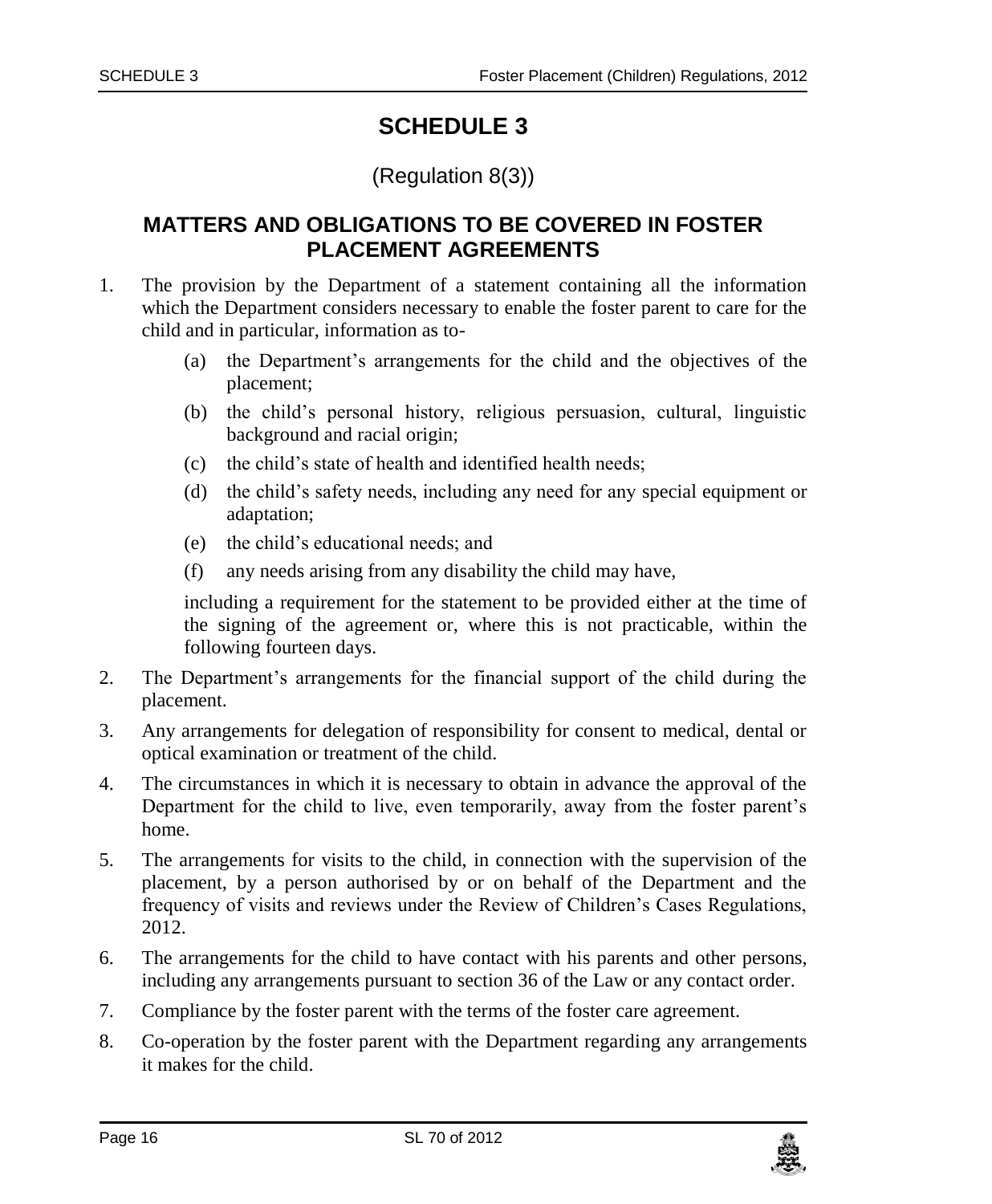- 9. The procedure available to foster parents for making representations.
- 10. To give notice to the Department forthwith, with full particulars, of-
	- (a) any intended change of the foster parent's address;
	- (b) any change in the composition of his household;
	- (c) any other change in this personal circumstances and any other event affecting either his capacity to care for any child placed or the suitability of his household; and
	- (d) any request or application to adopt children, or for registration for child minding or day care.
- 11. To comply with the terms of any foster placement agreement.
- 12. To care for any child placed with him as if the child were a member of the foster parent's family and to promote his welfare having regard to the long and short-term plans for the child.

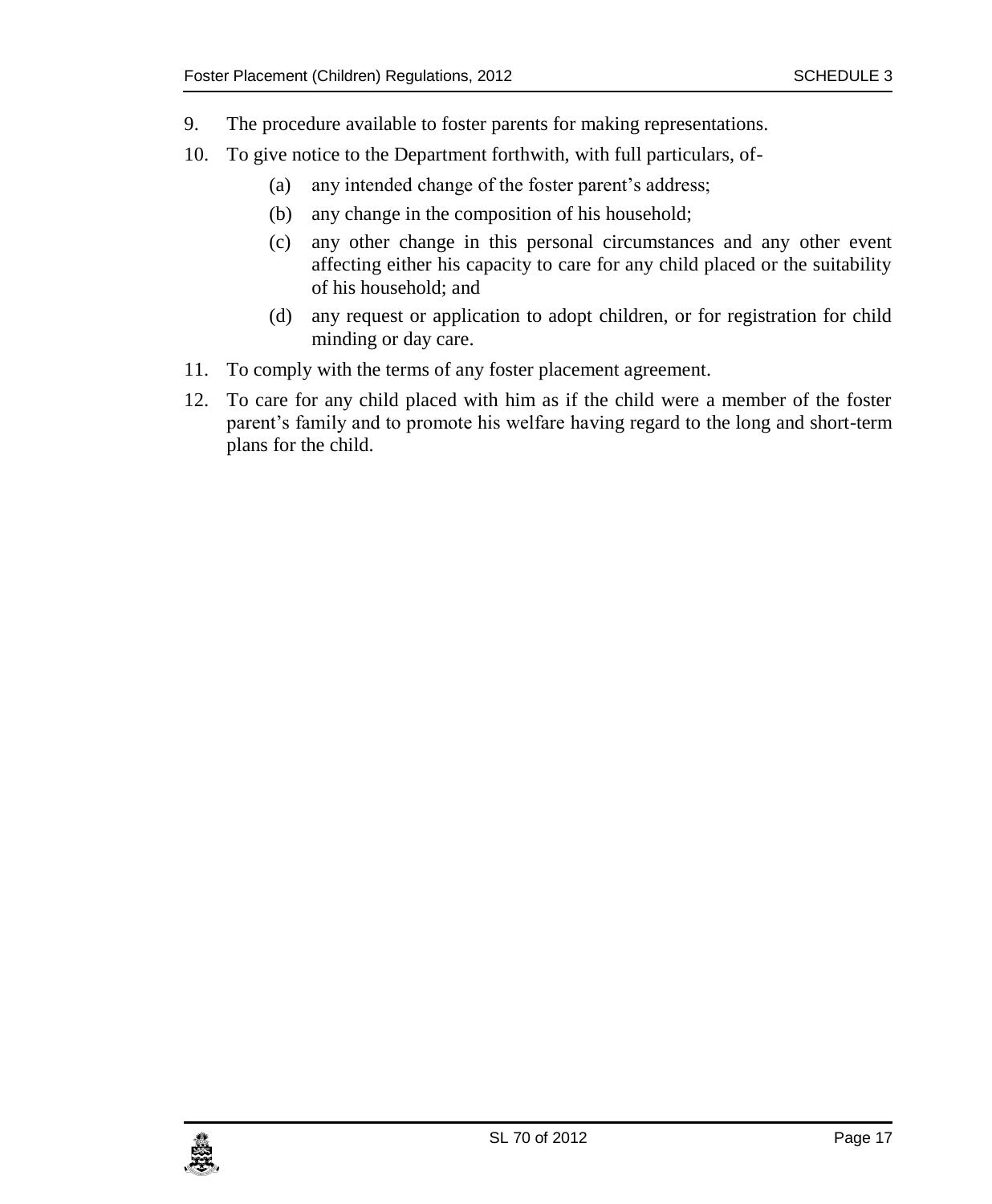(Regulation 16(1))

# **EVENTS AND NOTIFICATIONS**

<span id="page-17-1"></span><span id="page-17-0"></span>

| Column 1                                                                                                                                                                                                                   | Column <sub>2</sub><br>To be notified to: |                                      |               |                                               |
|----------------------------------------------------------------------------------------------------------------------------------------------------------------------------------------------------------------------------|-------------------------------------------|--------------------------------------|---------------|-----------------------------------------------|
| <b>Event:</b>                                                                                                                                                                                                              |                                           |                                      |               |                                               |
|                                                                                                                                                                                                                            | <b>Department</b>                         | <b>Governor</b> in<br><b>Cabinet</b> | <b>Police</b> | Health<br><b>Services</b><br><b>Authority</b> |
| Death of a child placed<br>with foster parents                                                                                                                                                                             | Yes                                       | Yes                                  | Yes           | Yes                                           |
| Serious illness or serious<br>accident of a child placed<br>with foster parents.                                                                                                                                           | Yes                                       |                                      |               | Yes                                           |
| Outbreak at the home of a<br>foster parent of<br>any<br>infectious disease which in<br>the opinion of a registered<br>medical<br>practitioner<br>home<br>attending the<br>is<br>sufficiently serious to be<br>so notified. | Yes                                       |                                      |               | Yes                                           |
| Allegation that a child<br>placed with foster parents<br>has committed a serious<br>offence.                                                                                                                               | Yes                                       |                                      | Yes           |                                               |
| Involvement or suspected<br>involvement of a child<br>placed with foster parents<br>in prostitution.                                                                                                                       | Yes                                       |                                      | Yes           |                                               |

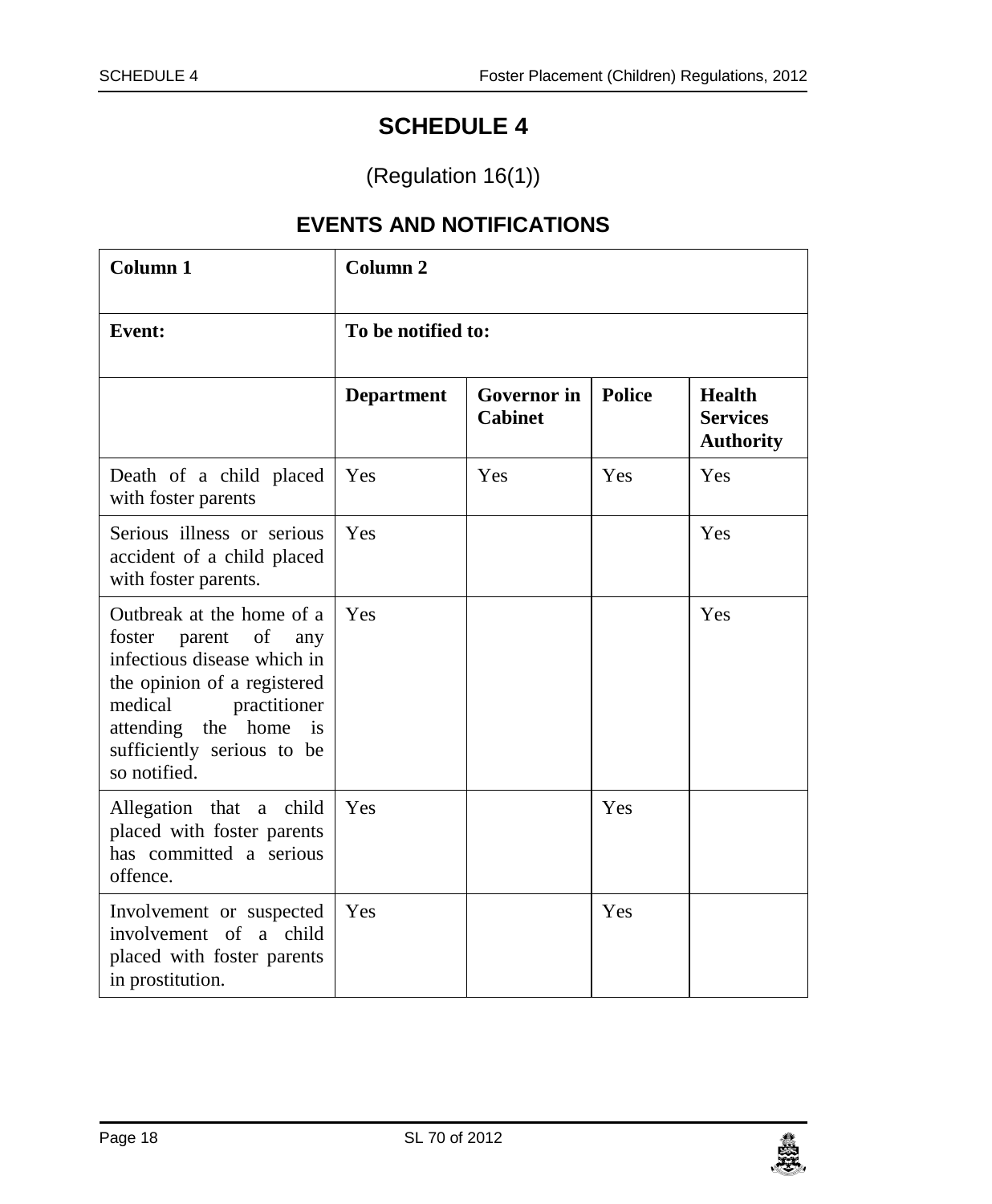| Column <sub>1</sub>                                                                                                                         | Column <sub>2</sub> |                                      |               |                                                      |
|---------------------------------------------------------------------------------------------------------------------------------------------|---------------------|--------------------------------------|---------------|------------------------------------------------------|
| <b>Event:</b>                                                                                                                               | To be notified to:  |                                      |               |                                                      |
|                                                                                                                                             | <b>Department</b>   | <b>Governor</b> in<br><b>Cabinet</b> | <b>Police</b> | <b>Health</b><br><b>Services</b><br><b>Authority</b> |
| Serious incident relating to<br>a child placed with foster<br>necessitating<br>parents<br>calling the police to the<br>foster parent's home | Yes                 |                                      |               |                                                      |
| Absconding by a child<br>placed with foster parents                                                                                         | Yes                 |                                      | Yes           |                                                      |
| Any serious complaint<br>about any foster parent<br>by<br>the<br>approved<br>Department.                                                    | Yes                 |                                      |               |                                                      |
| Instigation and outcome of<br>child<br>protection<br>any<br>enquiry involving a child<br>placed with foster parents                         | Yes                 |                                      |               |                                                      |